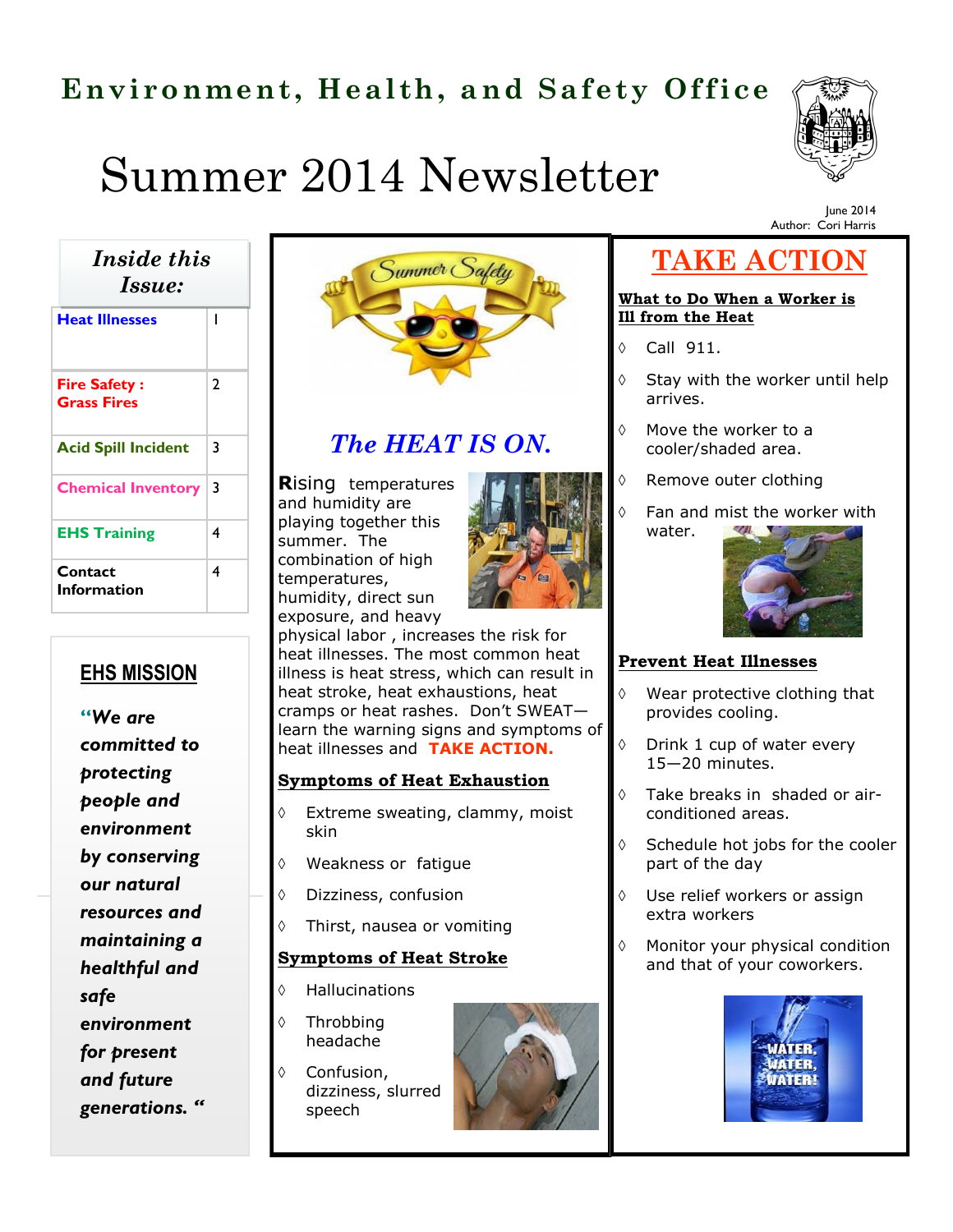# **F***ire* **S***afety*

### **Grass Fire—A Summer Hazard**

**Warmer temperatures increase the potential for grass fires to occur in open fields, wooded areas and pathways covered with dead and dry vegetation. The campus at the College of William and Mary is surrounded by mother nature's finest products; trees, grass, shrubs, plants and flowers. To maintain the elegance that nature provides, prevent grass fires this summer, by following these fire safety tips:** 



- $\Rightarrow$  **D**on't throw cigarette or cigar butts on the ground or out of a vehicle. Follow the College's *Smoking Policy;* use designated smoking receptacles to properly dispose of all lighted tobacco residue.
- $\Rightarrow$  **D**on't park vehicles on dry grass or shrubs. Exhaust systems on vehicles can reach a temperature of more than 1000 degrees; it only takes about 500 degrees to start a brush fire in the summer.
- $\Rightarrow$  **M**aintain equipment in good working order.
- *M*aintain a 10-foot area that is free of brush and shrubbery around BBQ grills and propane tanks. Do not leave a grill unattended, and when finished, place ashes in a buck and soak in water until completely cooled.

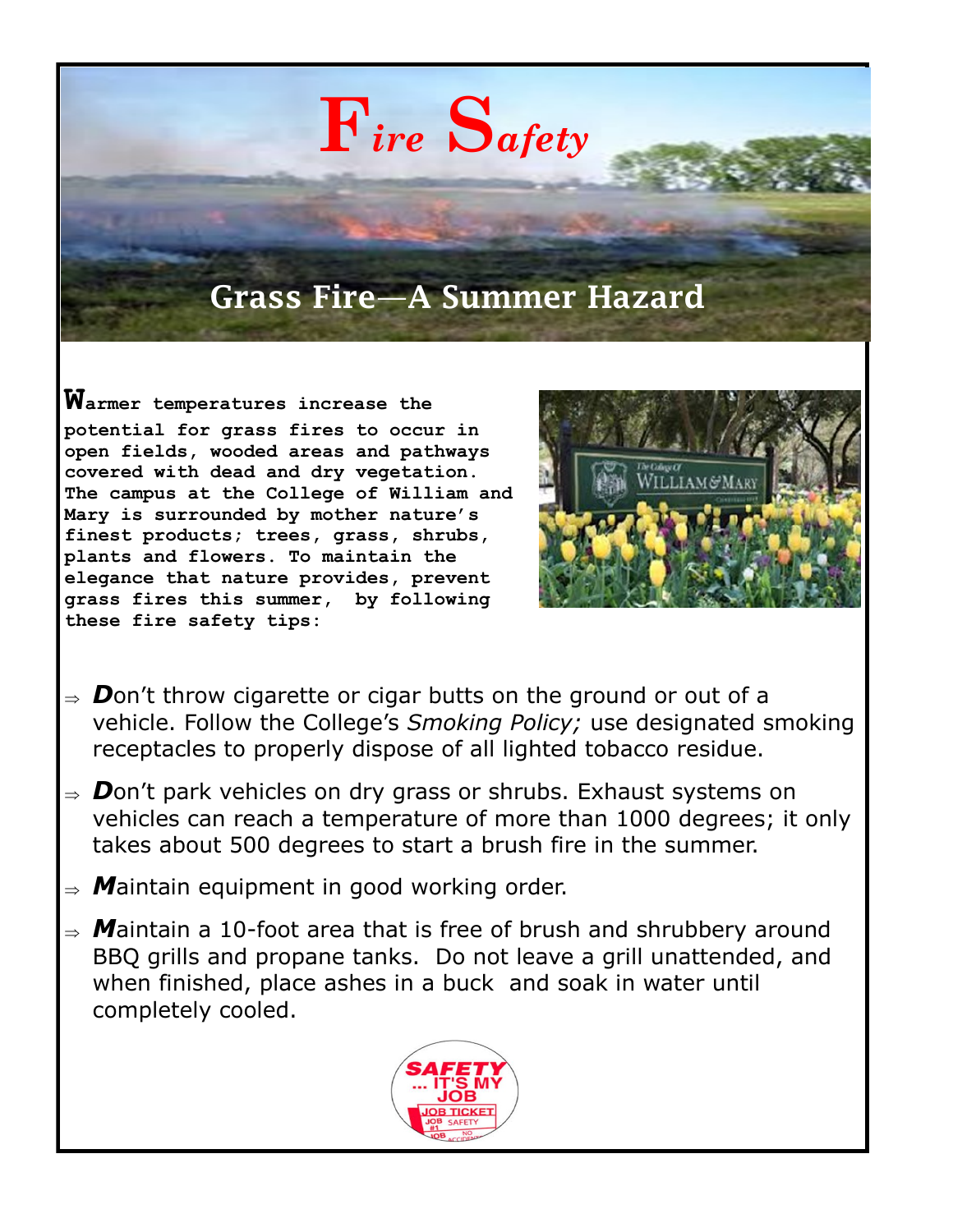# *Hydrochloric Acid*  **Spill Incident**



**O**n May 29, 2014, a Research Specialist was working in a lab at the ISC, when a hydrochloric acid spill occurred; spilling approximately 100 mL 12M HCL. The Research Specialist noticed the spilled acid was off gassing, and immediately went to get assistance from the Laboratory and Research Specialist (LRS).

The LRS reacted promptly; following proper procedures in response to the spill including **1)** securing the spill with Spill X-A **2)** evacuating others in the lab to minimize personnel exposure to the fumes released by the acid **3)** warning others in the adjacent laboratory **4)** getting additional assistance.

The constituents of the acid spill were cleaned up and disposed of by EHS. There were no reported injuries and according to feedback from laboratory workers, the acid did not come in contact with personnel skin or clothing.



**#1.** Lab-specific spill response procedures should be developed and communicated to all lab personnel.

**# 2.** Laboratory safety policies, specifically, required levels of personal protective equipment should be communicated.

**#3.** Laboratory workers and students should have training

on the location of spill kits, the contents inside and proper use of the spill kit.



**#4.** Laboratory workers should store strong corrosive acids in tightly closed containers.

# Chemical **Inventory**

It is time for the annual chemical inventories to be updated for all of the laboratories on campus. All Principal Investigators (PIs) should complete a chemical inventory and email it to the EHS Specialist at [cbharr@wm.edu.](mailto:cbharr@wm.edu)

### **Deadline: July 1, 2014**

The chemical inventory shall include:

- Chemical Name
- CAS #
- State of the Chemical: Solid, liquid, Gas
- Type of container: Glass, Plastic, Metal
- Manufacturer's Name

**A**s part of the inventory process, a chemical round-up will be conducted. Any unused or unwanted chemicals should be disposed of by filling out a hazardous waste disposal form and contacting the EH&S department for a pickup. The disposal form can be found at:

[http://www.wm.edu/offices/](http://www.wm.edu/offices/facilities/documents/safety/hw_disposal_form.pdf) [facilities/documents/safety/](http://www.wm.edu/offices/facilities/documents/safety/hw_disposal_form.pdf) [hw\\_disposal\\_form.pdf](http://www.wm.edu/offices/facilities/documents/safety/hw_disposal_form.pdf)